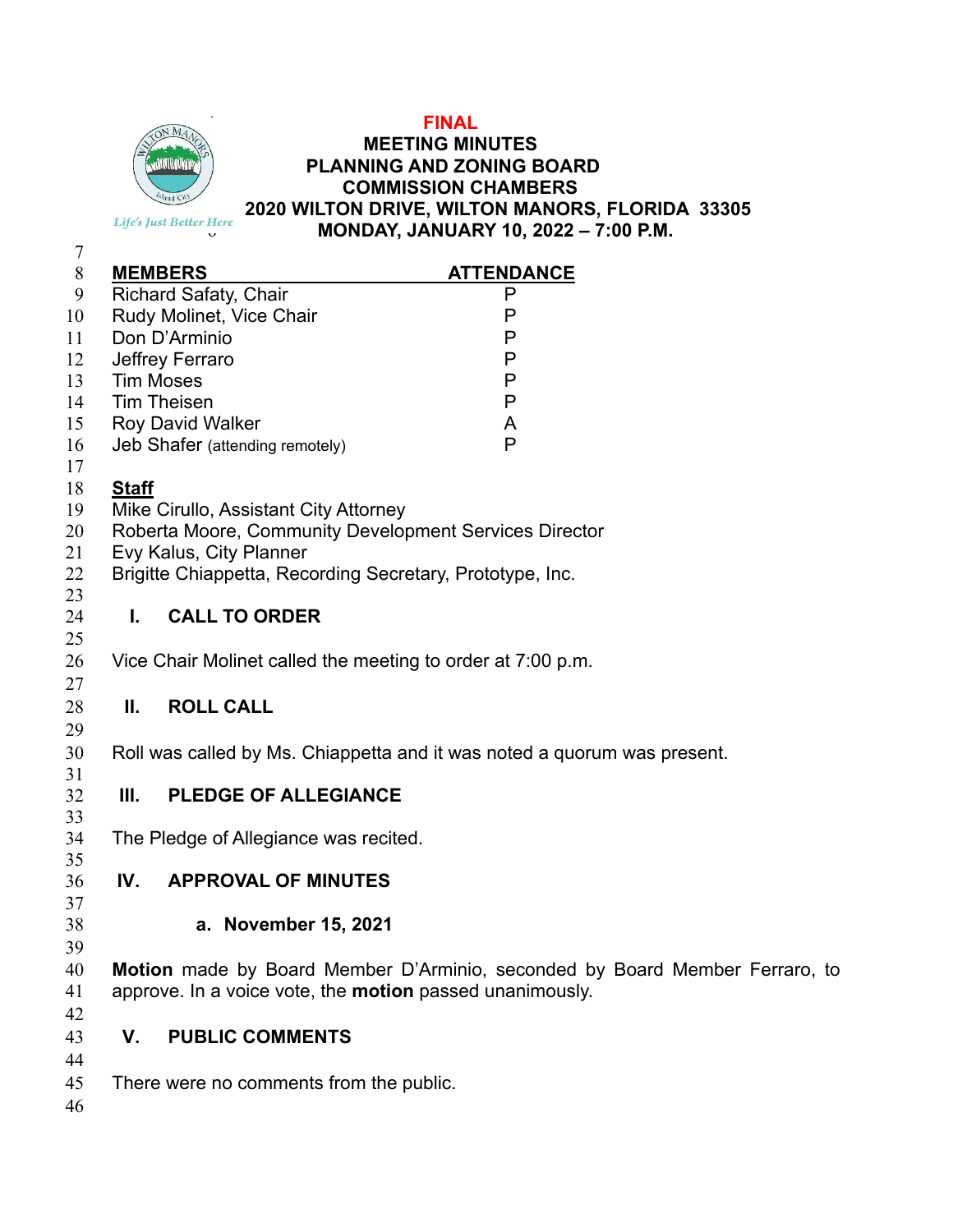- Community Development Services Director Roberta Moore advised that Board Member Roy David Walker had shared his thoughts on the two (2) Agenda Items with her, indicating that he had no issues with either of the proposed changes.
- 
- Chair Safaty noted that Vice Mayor Paul Rolli was in attendance at tonight's meeting.
- **VI. PUBLIC HEARING**
- 

#### **a. Proposed Amendments to Article 120 of the City's Unified Land Development Regulations related to "Variances."**

 City Planner Evy Kalus showed a PowerPoint presentation on the proposed amendments to Article 120 of the Unified Land Development Regulations (ULDR). Article 120 provides regulations for the processing and approval of variances for any provision of the ULDR unless otherwise indicated. At present, variances may be granted by the Planning and Zoning Board in the case of undue hardship caused by special circumstances related to the subject property, in which strict application of regulations would deprive the Applicant of reasonable use of the land or building.

Based on comparative research of nearby municipalities, Staff has determined that there is a need for an administrative variance process. This would apply to certain requirements of the ULDR under specific thresholds in order to expedite development review and building permit issuance in the City.

An amendment to Section 120-10 creates regulations for administrative variance that may be granted by Community Development Services, based upon the same variance criteria used by the Planning and Zoning Board. It includes the following changes:

- 28 Administrative variances may be granted for single-family homes, duplexes, and individual town home lots based on the applicable zoning districts
- Yard setbacks: five percent (5%) deviation
- 31 Pervious requirements: ten percent (10%) deviation
- Landscaping: ten percent (10%) threshold for deviation
- 33 Parking requirement: ten percent (10%) threshold for deviation
- Fence and wall requirements: ten percent (10%) deviation
- Signage: ten percent (10%) increases in area and height
- 

Section 120-10 would also include potential administrative variances for multi-family commercial and industrial uses within applicable districts. These would apply to five percent (5%) deviations in yard setbacks, pervious requirements, and landscape requirements. Fence, wall, and hedge heights and locations must fall within ten percent (10%) deviation.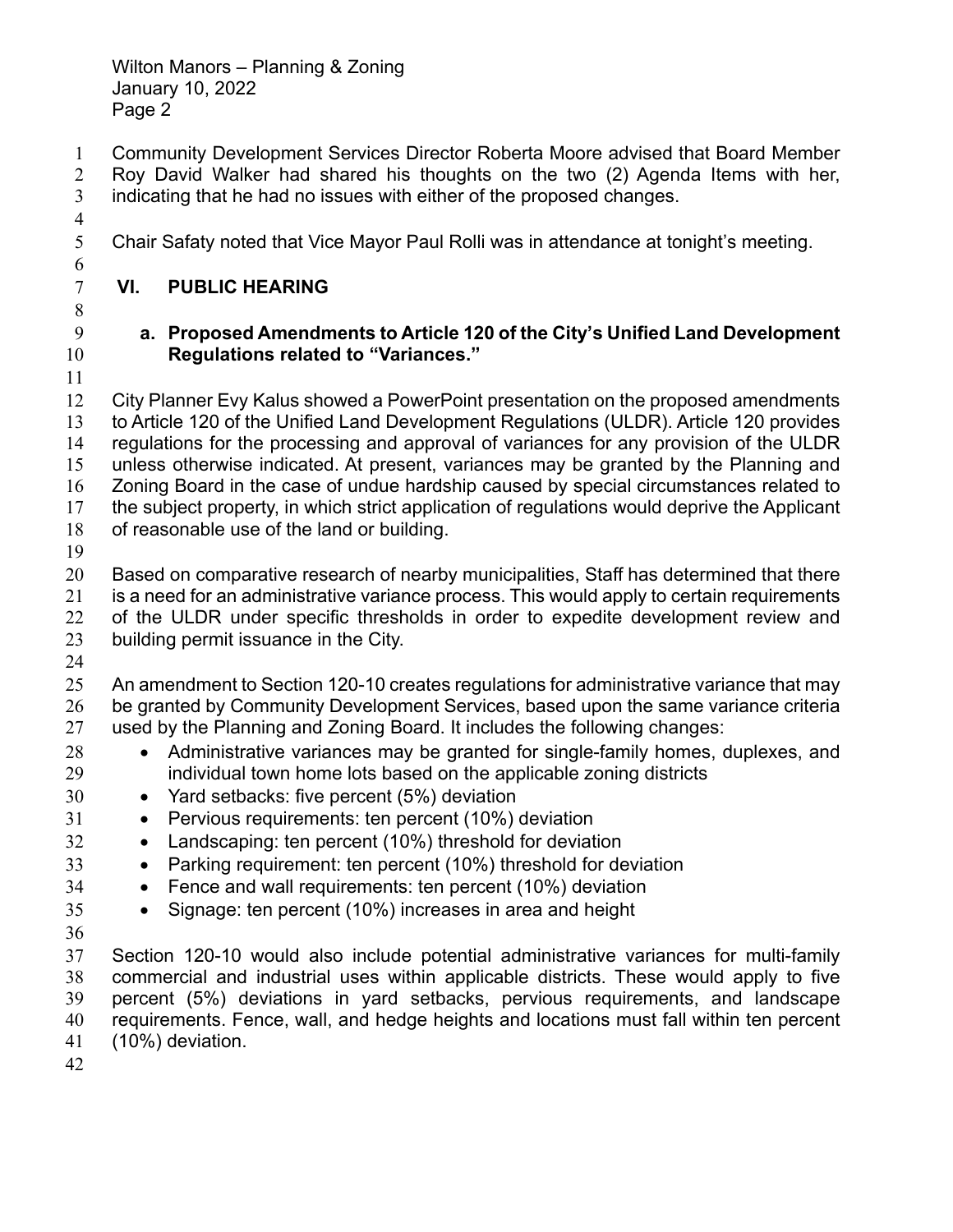Section 120-20, which includes supplemental application requirements, would ensure 2 that the application requirements in ULDR Article 65 and notice requirements in Article 70 would apply.

The administrative variance procedure process would use the same language as the criteria used by the Planning and Zoning Board for recommendations of approval of variances. This language pertains to special circumstances, conditions of the land or building demonstrating undue hardship, assurance of the least variance necessary, and that granting the variance will be in harmony with the general purpose and intent of the chapter and will not be injurious to the neighborhood or public welfare.

The proposed language also includes an expiration date for the administrative variance, which will be set for twelve (12) months after approval. The Community Development Services Director will record the action in a document to be retained by the City Clerk's Office and the Community Development Services Department. The language also provides for an appeal within thirty (30) days of approval, and states that if the application is denied, the applicant may not file a new application for the same variance or the same piece of property within one (1) year. Copies of all decisions will be retained by the Community Development Services Department.

Vice Chair Molinet asked if a variance request that is denied would be appealed to the Planning and Zoning Board or the City Commission. Planner Kalus clarified that this appeal would go to the City Commission, as stated in Article 125.

Chair Safaty requested additional information regarding the fee structure for an administrative variance. Planner Kalus replied that fees have not yet been determined, 27 but estimated that they will be less than the application fees for items coming before the Planning and Zoning Board. Director Moore further clarified that fee schedules are based on the costs associated with applications to the City: if the amendments are approved by the City Commission upon first reading, a fee schedule would be brought forward upon second reading.

Chair Safaty also addressed signage, asking if applicants would be allowed to seek both ten percent (10%) variances in size and in height. Planner Kalus confirmed that multiple variances would be permitted for signs.

Board Member Theisen requested clarification of percentages with regard to landscaping.

Planner Kalus offered the example of a single-family home requiring a number of trees: a

variance could request a ten percent (10%) reduction in the number of trees, or the use of a different tree. One (1) application would continue to be submitted for each section of

Code for which a variance is requested.

Board Member D'Arminio commented that five percent (5%) of a side yard setback could be as small as four and one-half (4.5) inches, which would mean that a variance of as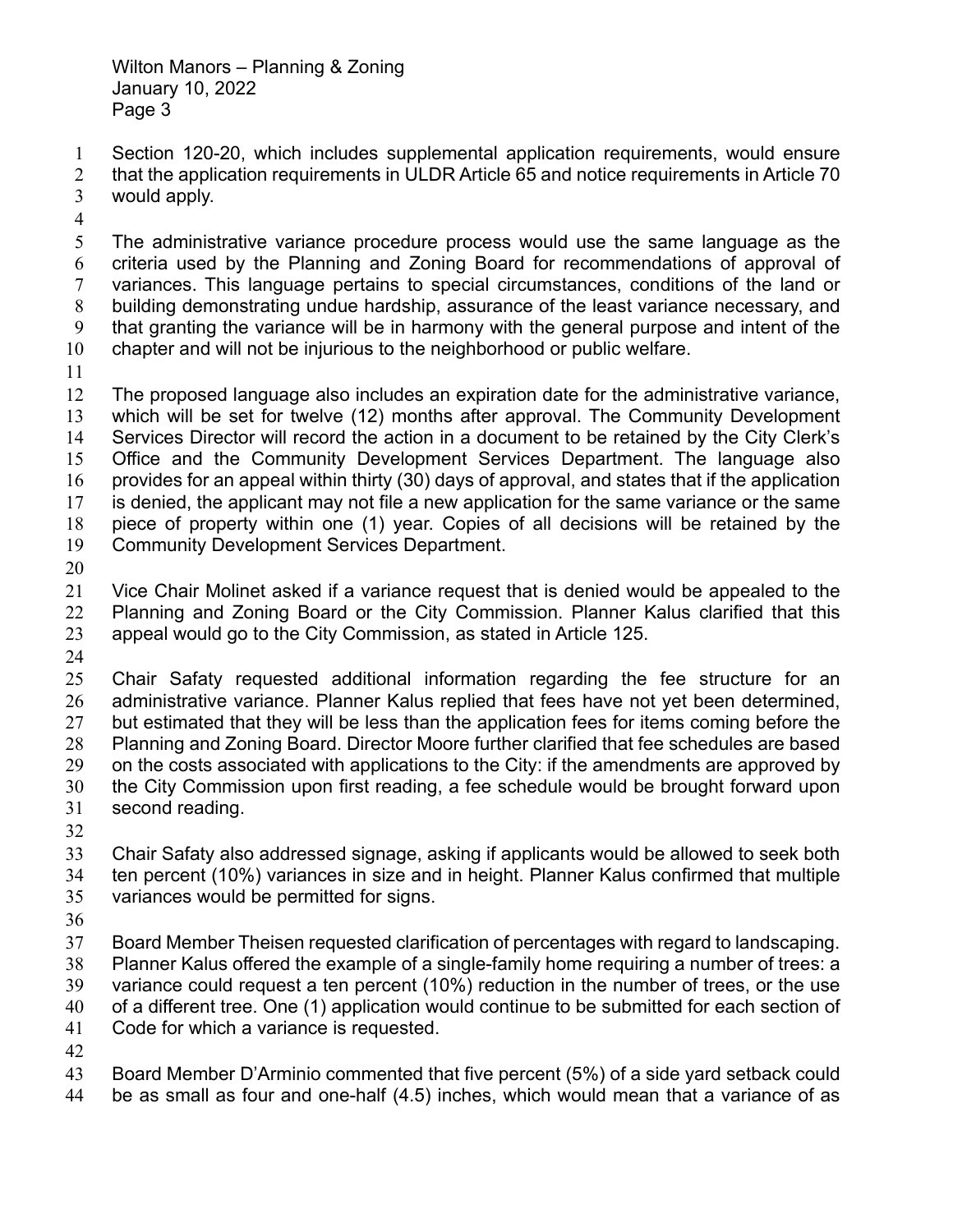little as five (5) inches would need to come before the Board. He asked why this percentage was not ten percent (10%), stating that the lesser percentage seemed almost immaterial. Planner Kalus replied that Staff could review this proposed threshold if that was the Board's desire, noting that other municipalities that established similar thresholds did so within the five (5) to ten (10) percent range.

- Board Member D'Arminio also asked why the term "Unified" was omitted from references to the City's Land Development Regulations throughout the document. Planner Kalus confirmed that this could be amended as well.
- 

Board Member D'Arminio continued that if an administrative variance is denied, no further application would be considered for any variance for the same property within one year. He asked if the Board would be able to hear a non-administrative variance request for the same property. Planner Kalus clarified that this language referred to administrative variances only. Board Member D'Arminio requested that the language in the amendment and the Staff Report be made consistent for greater clarity.

Assistant City Attorney Mike Cirullo noted that if both the Community Development Services Director and the City Commission hear an administrative variance request, they would be permitted to enter into the full variance process and bring their request before the Board. Director Moore agreed that the Staff Report required amendment before it is brought before the City Commission to ensure that the term "administrative" is clearly defined in this case. She added that Staff meets with applicants prior to the submission of a variance request in order to ensure a clear understanding of the need for the variance.

Director Moore continued that whether a variance request goes through the administrative

27 or Planning and Zoning Board process, a Staff Report will still be created for that request.

This would show whether or not an applicant is engaging in "variance shopping," such as

bringing an unsuccessful administrative variance request through the regular Planning

- and Zoning Board process.
- 

Mr. Ferraro stated that the Community Development Services Director has the authority to determine whether an application is seeking an administrative variance or a Planning and Zoning Board variance. Planner Kalus confirmed that the Director would determine whether the variance constitutes a major or minor request. The Director would then inform the applicant of which process is appropriate for the application.

Board Member Shafer stated that he disagreed with sending an administrative variance request that has been denied to the City Commission rather than to the Planning and Zoning Board. He felt an application denied by Staff should go before the Board, and only then, if also denied by the Board, to the Commission. He requested that this change be made to the proposed amendment.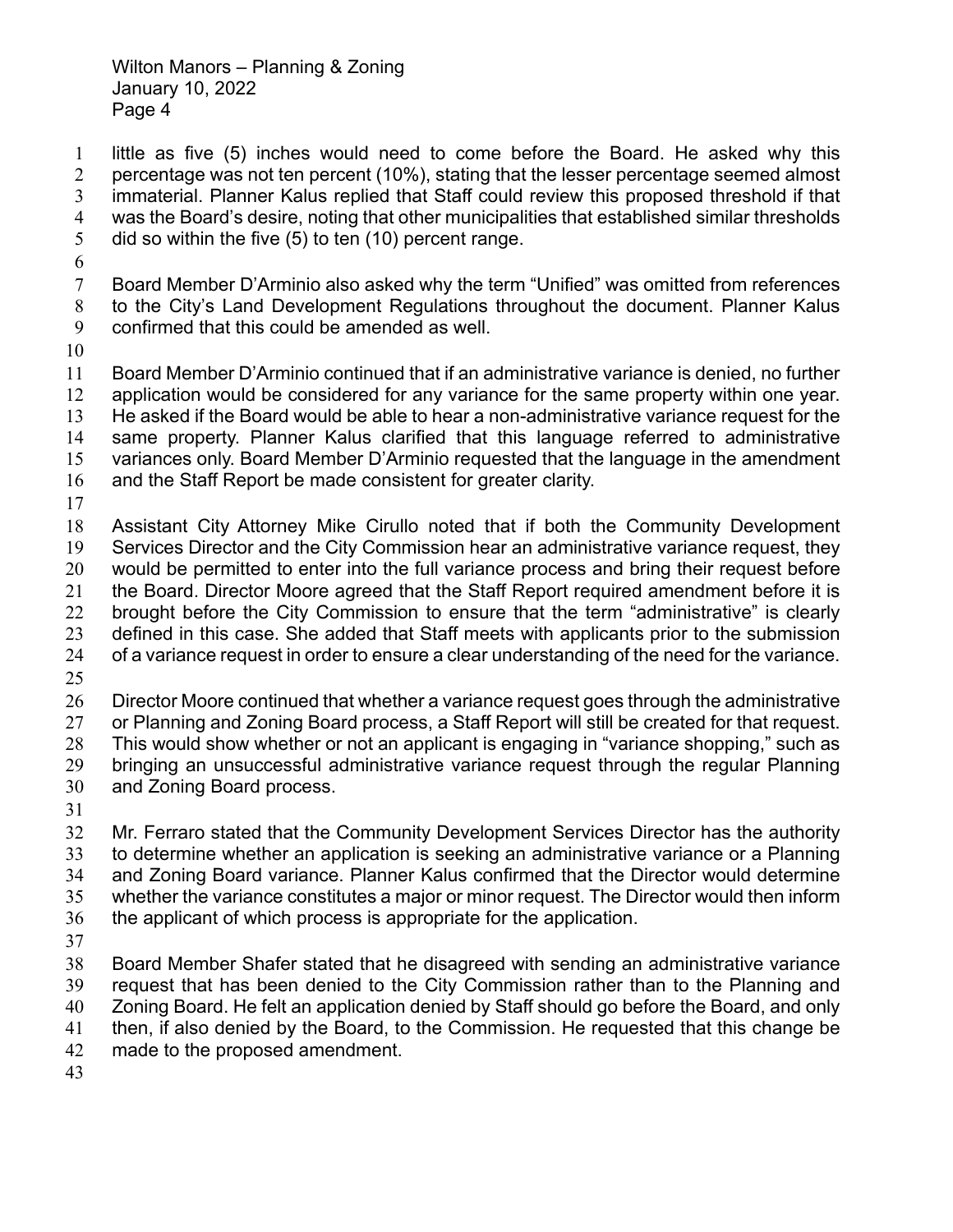Vice Chair Molinet did not agree with this suggestion, stating that it would result in additional bureaucracy. He felt contractors would be more satisfied with a lesser level of bureaucracy, and that the Planning and Zoning Board should not be perceived as an appeal body. Attorney Cirullo pointed out that Article 125, which establishes appeals, does not create a separate appeal process for administrative variances.

Vice Chair Molinet asked if an application denied by the City Commission can be appealed through the court system. Attorney Cirullo replied that while a case may be reviewed in court, the parameters of review are different depending upon each application. Vice Chair Molinet stated that this shows there are other options if an application is denied by the City Commission.

At this time Chair Safaty opened public comment, which he closed upon receiving no input.

**Motion** made by Vice Chair Molinet, seconded by Board Member Moses, to approve.

Board Member Theisen asked why other types of variance requests would not be allowed

under the proposed amendments, as well as why an applicant whose administrative 20 variance is denied would not be permitted to apply for a different and unrelated variance on the same property.

Board Member Theisen cited the example of an applicant whose administrative variance is approved, asking if that applicant could seek a non-administrative variance for another issue at a later date within that year. Planner Kalus advised that this language could be modified to clarify that this constraint would only apply if the administrative, or other, variance has been denied.

Director Moore asked if it is the Board's desire to add language clarifying this aspect of the administrative variance process. Board Member Theisen explained that he felt this was a stringent restriction on a property owner's right to seek a variance, and he was curious about the history of this language. Planner Kalus added that there is no language in the administrative variance amendment addressing an owner's ability to bring forward an unrelated variance request.

Attorney Cirullo advised that the language would permit an applicant "one (1) bite of the apple" at the administrative variance process. He clarified that if an applicant wishes to bring back a completely unrelated variance at a later date, they may do so, but not through the administrative process.

In a roll call vote, the **motion** passed 6-1 (Board Member Shafer dissenting).

**b. Proposed Amendments to Article 85 of the City's Unified Land Development Regulations related to "Site Plan Processing."**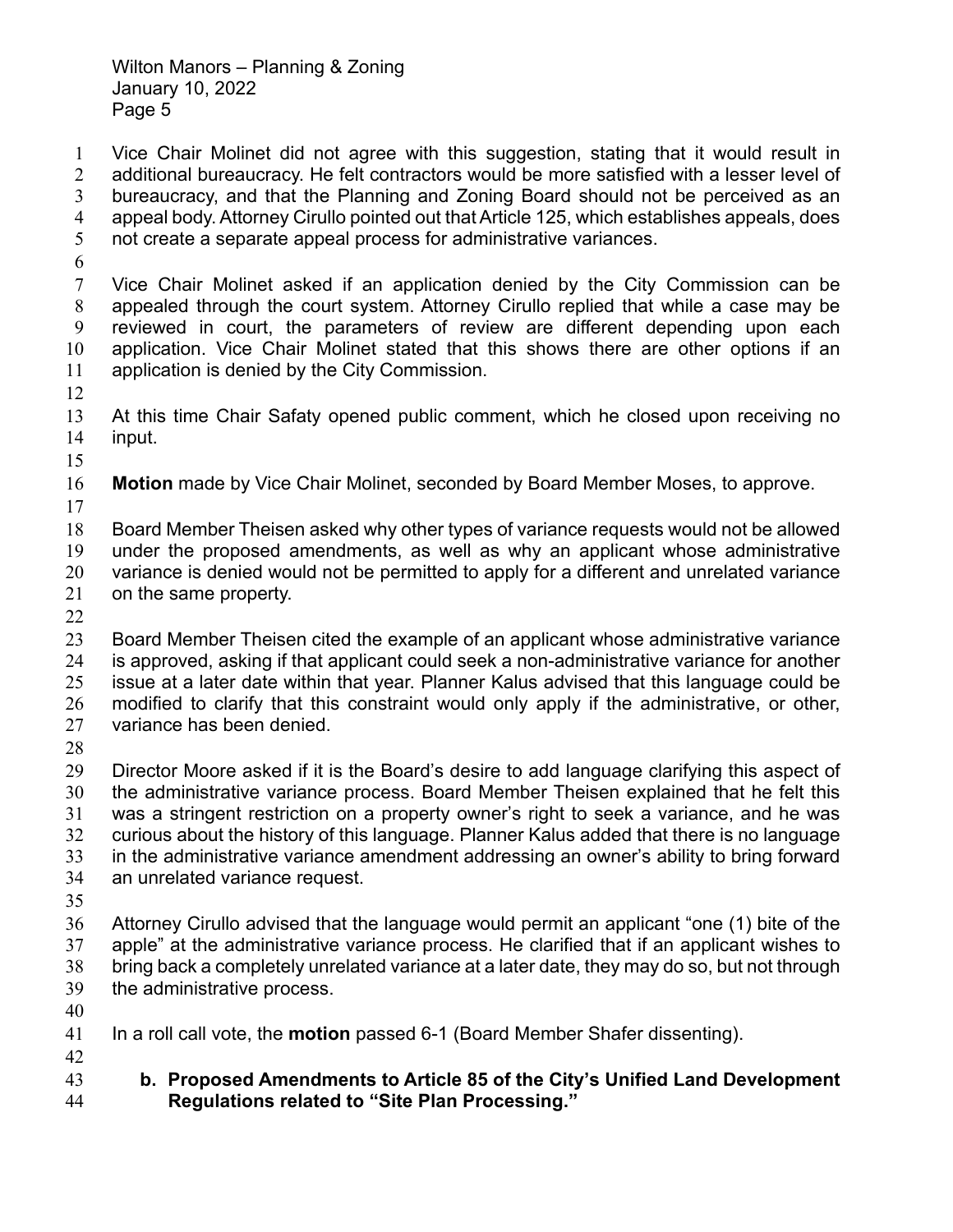Planner Kalus showed a PowerPoint presentation on the proposed Article 85 amendments addressing Site Plan Processing. This Article discusses procedures for Site Plan review, approval, and applicability. To streamline and expedite minor types of development applications, Staff has determined, based on comparative research of other municipalities, that there is a need to amend the Site Plan process to allow for administrative Site Plan review.

#### 

The proposed amendments include:

- 10 Reduction of acceptance review time by Staff from eight (8) to four (4) business days
- 12 Addition to the Major Site Plan section criteria of platting and re-platting applications
- **•** Deletion of Minor Site Plan language related to the addition of awnings or canopies for commercial, multi-family, and industrial uses
- 16 Deletion of Minor Site Plan language related to the addition and/or elimination of door and/or window openings for commercial, multi-family, industrial, and mixed uses
- 19 Addition of Minor Site Plan language excluding windows and/or doors as determined by the Community Development Services Director in relation to elevation changes
- 22 Addition of "as determined by Community Development Services Director" under Minor Site Plan language related to landscaping modifications of no more than ten percent (10%)
- 25 Replace "multi-family" with "residential" in Minor Site Plan language relating to dumpsters and dumpster enclosure relocation conditions
- Create a section for administrative language for Site Plan review, including awnings or canopies for commercial, industrial, or mixed-use properties for multi-family development, and the addition or elimination of a door and/or window to these properties
- 31 Minor changes to elevations that were part of an approved Site Plan determined by the Community Development Services Director
- 33 Minor landscaping modifications that were part of an approved Site Plan determined by the Community Development Services Director
- 35 Increases or decreases to the square footage of a building by no more than ten percent (10%) of existing square footage
- Changes to setbacks that were part of a Site Plan of no more than ten percent (10%) of the approved setbacks consistent with applicable regulations
- Any development that is deemed necessary for administrative review as determined by the Community Development Services Director
- Change of procedures to four (4) business days for acceptance review
- 42 Addition of public notice requirements for administrative Site Plan review
- Language by which the Community Development Services Director will determine whether the Site Plan review is major, minor, or administrative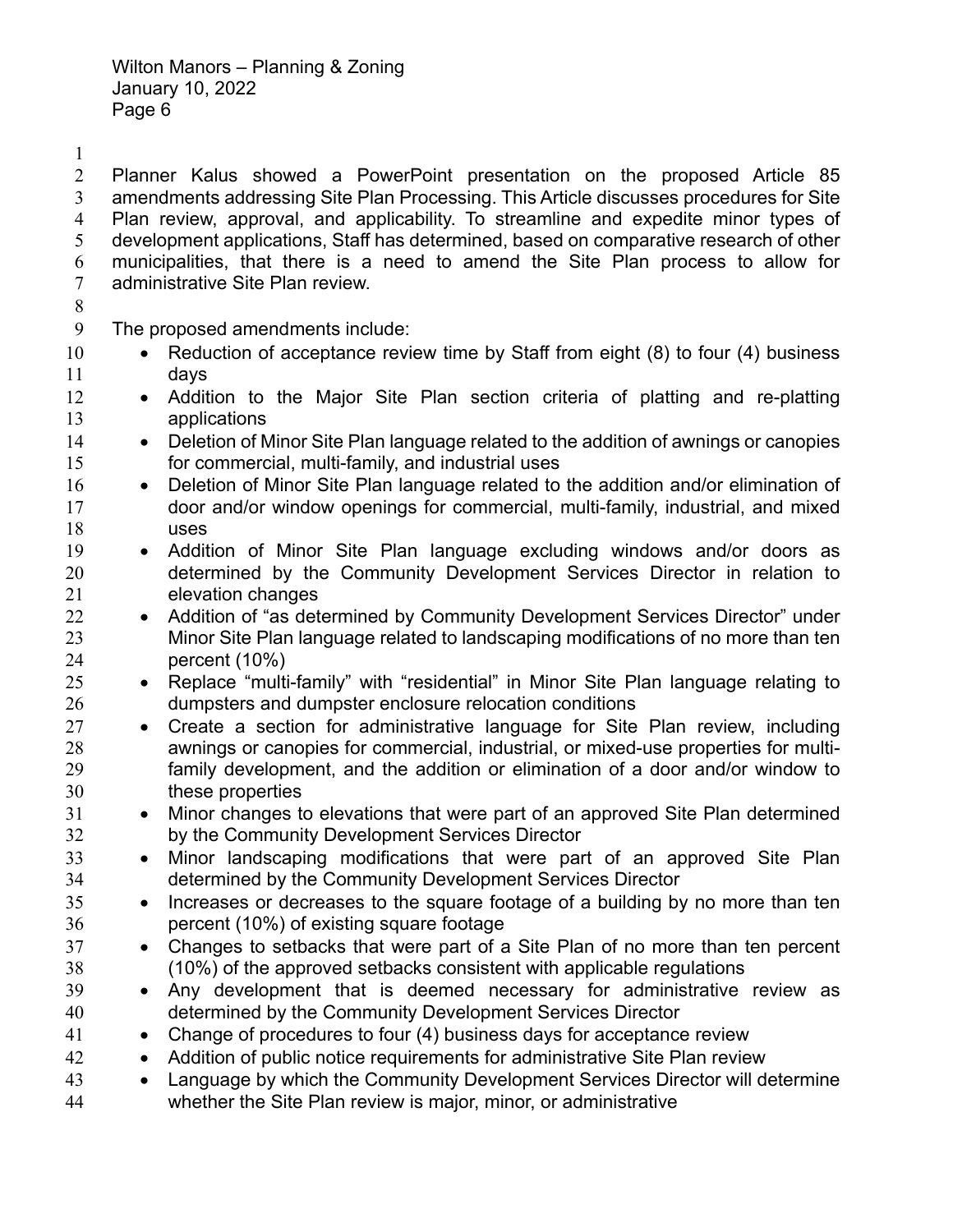- 1 To ensure consistency with the ULDR, review will be limited to sixteen (16) business days
- Language will be added stating that the Community Development Services Director may approve, deny, or refer applications to the Planning and Zoning Board
- Language will be added relating to an appeal process for the Director's decision
- $6 \rightarrow$  Language will be added stating that the expiration date of a Site Plan approved by the Planning and Zoning Board and/or the Development Review Committee will not change based on administrative Site Plan review
- 

Director Moore advised that on p.30, line 36, there had been language under Major Site Plans addressing the addition of square footage or a new structure; however, there is a conflict between this language and the language proposed for the administrative process. Staff would like to determine if the Board would be in agreement to add the following new language at the end of line 36: "Adding additional square footage or a new structure or building to an existing development, except additions that qualify for administrative Site Plan review under Section B.3 hereunder."

Chair Safaty noted p.31, line 7, which refers to any change to a condition of approval granted by the Planning and Zoning Board. He cited the example of an applicant proposing a larger setback than required by Code, who may wish to make an adjustment to the Site Plan, and asked if this could be accomplished administratively or if it must come before the Board. He felt this requirement did not meet the intent of streamlining the process, since Code requirements are already met. Director Moore recalled that when this Article was previously brought before the City Commission, the Commission had requested the addition of this language. She confirmed that such a request would have to come before the Board.

Chair Safaty suggested that the Board consider recommending that the City Commission reconsider this in cases where the applicant is otherwise meeting Code requirements, not requesting a variance. He felt requiring an applicant to go through the full review procedure in this case would defeat the purpose of streamlining the process. Board Member Theisen commented that the condition of approval may have been intended to mitigate some other undesirable feature of the Site Plan, in which case it should come back before the Board. Chair Safaty clarified that his intent was to refer to "something minor" that was previously approved, to which the applicant is proposing a minor change. Director Moore advised that Staff can take this proposal forward to the City Commission

- if that is the Board's desire. She reiterated that this language was specifically included by the Commission, which means it is not within her purview to make the change proposed
- by the Board.
- 

42 Vice Chair Molinet requested clarification that the condition to which an applicant wishes

- to change would be more compliant with Code: for example, they originally requested a
- fifty (50) foot setback, but they now wish to change the setback so it would be less than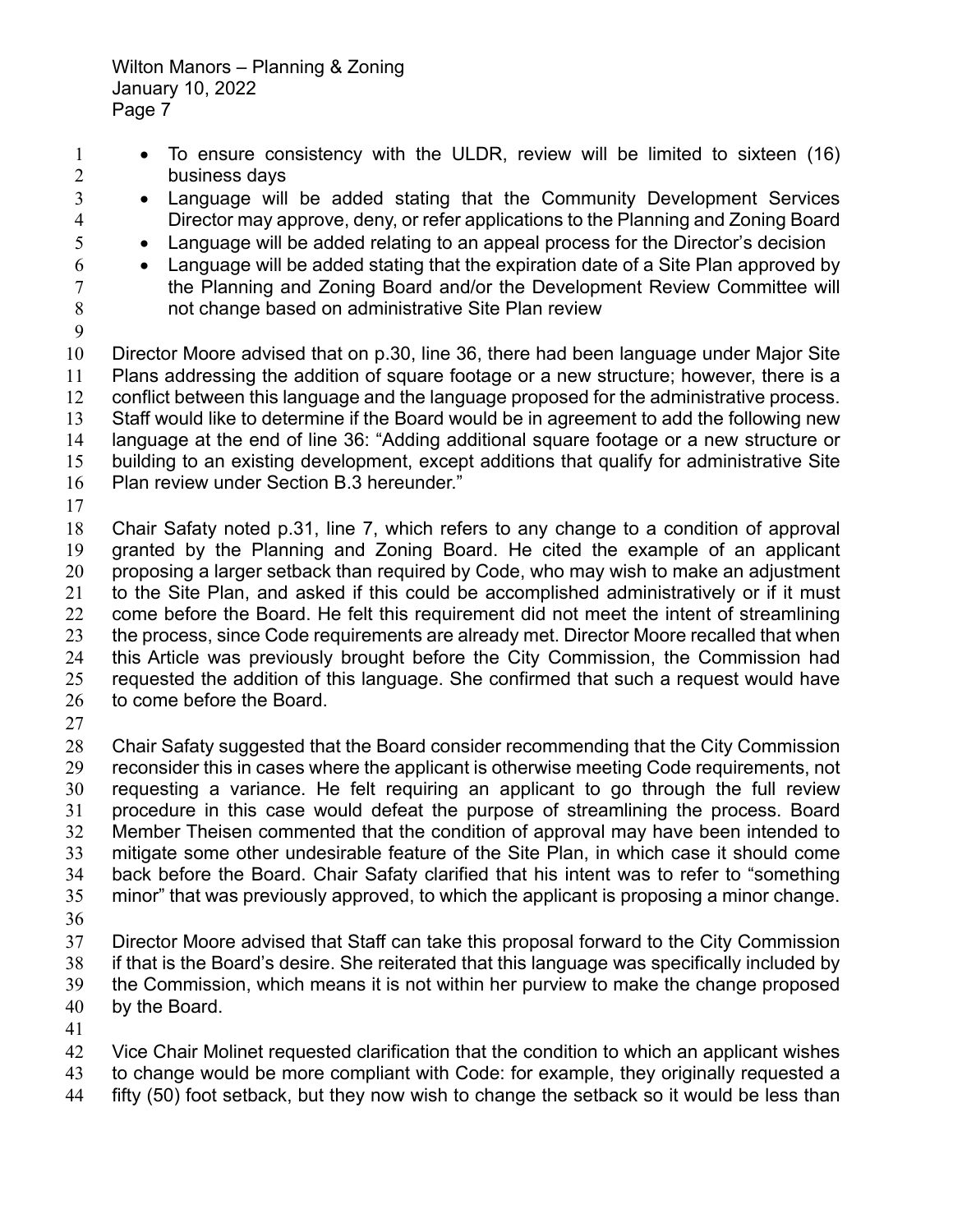this request. Board Member Theisen noted that he understood the term "condition" to be something the Board has asked for, or that the applicant offered, in exchange for something else.

Director Moore stated that a condition on a development order specifically identifies the plans that are approved based on that order. Board Member Theisen commented that this would mean the applicant is making a change from "something [the Board] asked them to do" to something different without coming back to the Board to determine if they

- find the change acceptable.
- 

Board Member D'Arminio noted there was language missing from line 27. Director Moore confirmed that the term "Development Review Committee" was missing, and would be added. Attorney Cirullo advised that it should also be added to line 7 on the same page.

Attorney Cirullo continued that the Board may add the proposed change as part of their motion, or they may make a recommendation to approve the proposed amendment because they understand the rationale behind it. They could also make a second motion asking the City Commission to review or reconsider the issues that resulted in the way the two (2) sections are currently written. Board Member Theisen reiterated that the Commission had asked for this language, and he was not certain of the value of asking them to reconsider it.

The following language was proposed by Board Member Ferraro: "Any change to a condition of approval granted by the Planning and Zoning Board, as long as the change continues to be in compliance with Code." Chair Safaty noted that if the applicant is compliant with Code, the application should be able to move forward without coming back before the Board for further approval.

Board Member Theisen expressed concern that the applicant should not enjoy the benefit of something the Board might not have approved on their Site Plan without making some kind of concession in return. Chair Safaty replied that this would be subject to administrative review by the Community Development Services Director. Vice Chair Molinet proposed including Board Member Ferraro's suggested language in the minutes and allowing the Commission to make a decision based on that.

At this time Chair Safaty opened public comment, which he closed upon receiving no input.

**Motion** made by Board Member Ferraro, seconded by Vice Chair Molinet, to approve the proposed amendments to Article 85 of the City's Unified Land Development Regulations related to Site Plans, with the following addition:

 Line 7, p.31 of 40, should read as follows: "Any change to a condition of approval granted by the Planning and Zoning Board, as long as the change continues to be in compliance with Code requirements…"